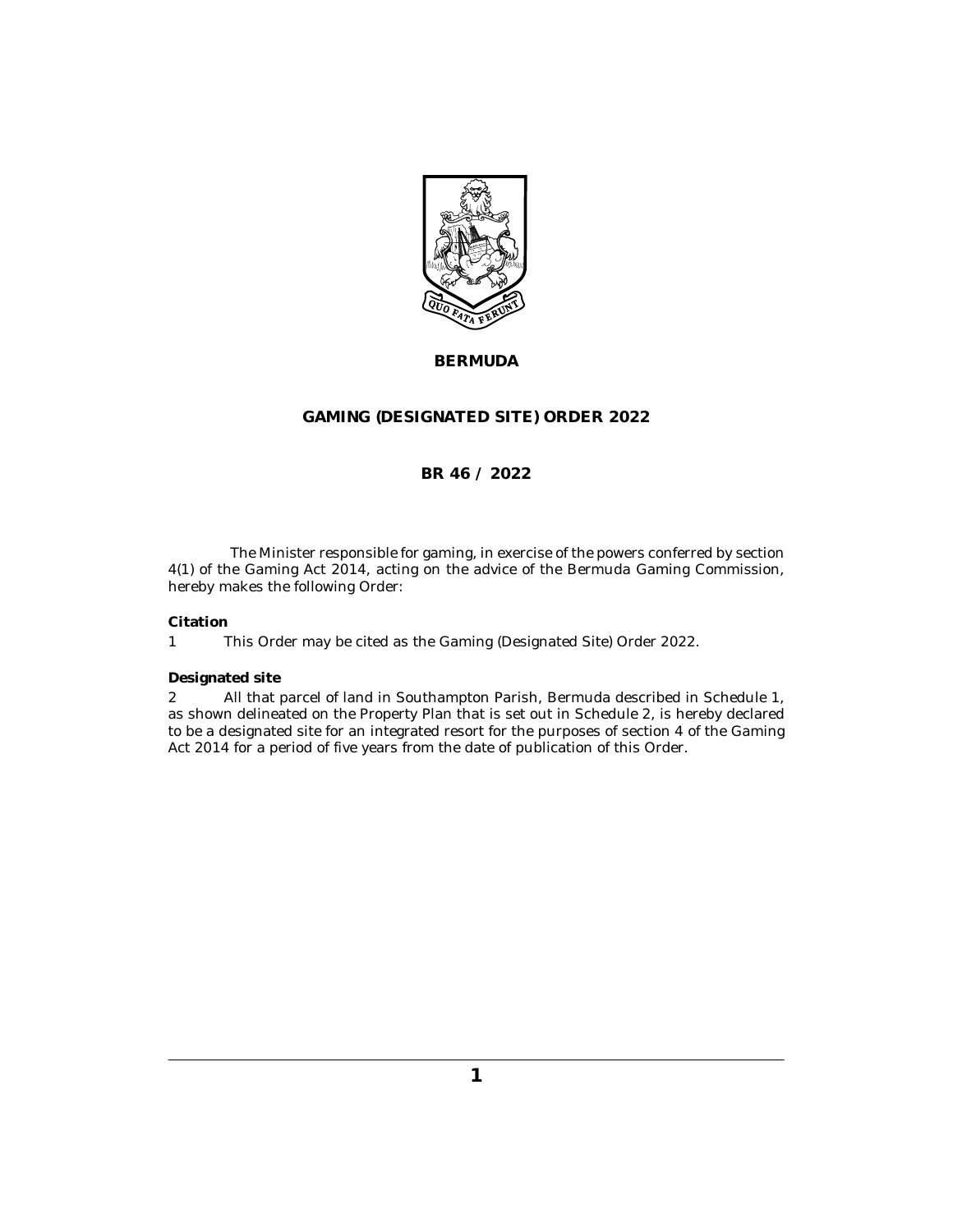## **SCHEDULE 1**

(Paragraph 2)

Property Description

The Fairmont Southampton Hotel

Part I "Waterlot Inn"

ALL THAT certain parcel of land situate in Southampton Parish in the Islands of Bermuda and delineated and outlined in red and partly shaded green on the plan prepared by Bermuda-Caribbean Engineering Consultants Limited (being drawing No SV 15462.8/7) dated January 2017 ("the Plan") comprising Nought decimal point eight three three of a hectare (0.833Ha) and bounded NORTHWESTERLY SOUTHWESTERLY and again NORTHWESTERLY in part by the waters of Jew's Bay and in part by land now or formerly in the possession of Michael Smatt and there measuring along three straight lines Eleven decimal point one two metres (l 1.12m) Two decimal point two nine metres (2.29m) and Forty-five decimal point eight six metres (45.86m) respectively NORTHEASTERLY and NORTHWESTERLY by land now or formerly in the possession of J Fryer as shown on the Plan and there measuring Eighteen decimal point two nine metres (18.29m) and Forty-four decimal point five eight metres (44.58m) respectively NORTHEASTERLY by land undesignated asto ownership and there measuring along astraight line Ninety· one decimal point one four metres (91.l4m) generally SOUTHEASTERLY by the main public road designated "Middle Road" on the Plan and there measuring along a curved line One hundred and sixty-four decimal point three six metres (164.36m) SOUTHWESTERLY by other land and there measuring approximately Seven decimal point one metres (7.1m) generally NORTHWESTERLY by the Waters of Jew's Bay and there measuring along a curved line approximately Seventy-seven decimal point two metres (77.2m) SOUTHWESTERLY NORTHWESTERLY and again SOUTHWESTERLY by the said

Waters of Jew's Bay as shown on the Plan and there measuring along three straight lines Two decimal point four three metres (2.43m) Three decimal point three five metres (3.35m) and Twenty-seven decimal point seven three metres (27.73m) respectively WESTERLY in part by the leasehold area (orjetty) shown shaded blue on the Plan and in part by the said Waters of Jew's Bay and there measuring along two straight lines Three decimal point two eight metres (3.28m) and Twenty decimal point two nine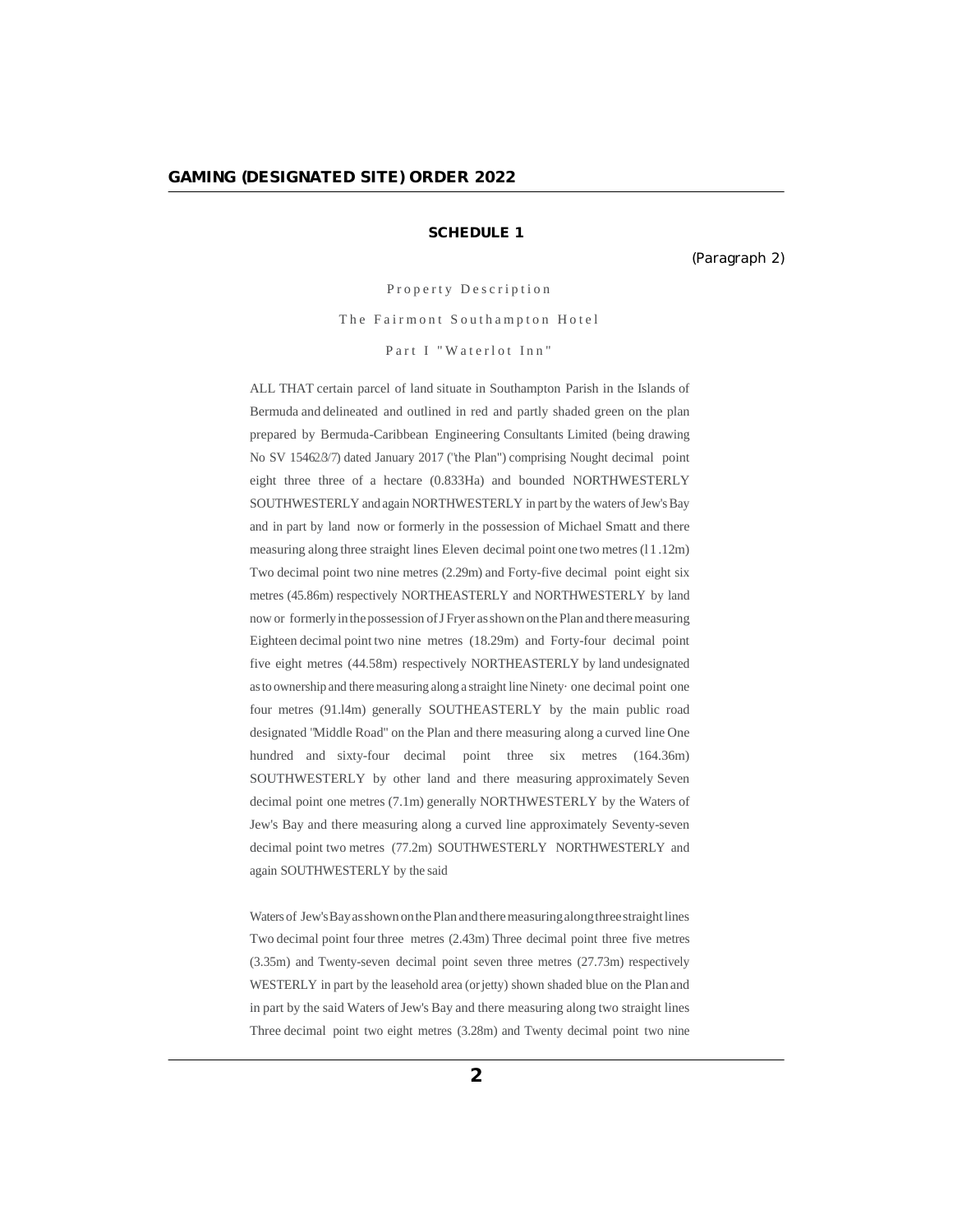metres (20.29m) respectively generally SOUTHWESTERLY by the Waters ofJews Bay and there measuring along various curved and straight lines Five decimal point four one metres (5.41m) Two decimal point nought eight metres (2.08m) Fifteen decimal point four six metres (l5.46m) Nine decimal point six nought metres (9.60m) Five decimal point nought nought metres (5.00m) Four decimal point seven nought (4.70) and Six decimal point four three metres (6.43m) respectively SOUTHEASTERLY and SOUTHWESTERLY by the said Waters of Jew's Bay and there measuring alongtwo straight lines Six decimal point six three metres (6.63m) Four decimal point nine nought metres (4.90m) respectively OR HOWEVER OTHERWISE the said parcel of land may be bounded may measure or ought to be described TOGETHER WITH all buildings thereon erected AND ESPECIALLY TOGETHER WITH full free and unrestricted right and liberty of way and passage for the owners and occupiers from time to time of the parcel of land above described or any part thereof and their tenants and servants and all other lawfully authorised persons with or without animals and vehicles of all descriptions OVER AND ALONG the roadway 4.27m wide and designated "Rebecca Road" on the Plan that leads in a southeasterly direction to the said Middle Road and in a northwesterly direction to the Waters of Riddell 's Bay AND ALSO OVER AND ALONG the roadway of minimum width 3.05m shaded yellow on the Plan which connects to the said Rebecca Road SUBJECT NEVERTHELESS to any subsisting rights in favour of the owners and

occupiers of neighbouring properties that abut Rebecca Road to pass and repass OVER AND ALONG the portion of Rebecca Road that forms part of the parcel of land now being described as shown on the Plan.

#### Part II

#### "Northern Entrance Parcel"

ALL THAT parcel of land situate in Southampton Parish in the Islands of Bermuda and delineated and outlined in red and partly shaded green on Exhibit IA comprising Nought decimal point one four four of a hectare (0.144Ha) and bounded generally NORTHWESTERLY by the verge of the main public road designated "Middle Road" and there measuring along a curved line Ten decimal point five metres (10.5m) NORTHWESTERLY by the said Middle Road and there measuring Thirty decimal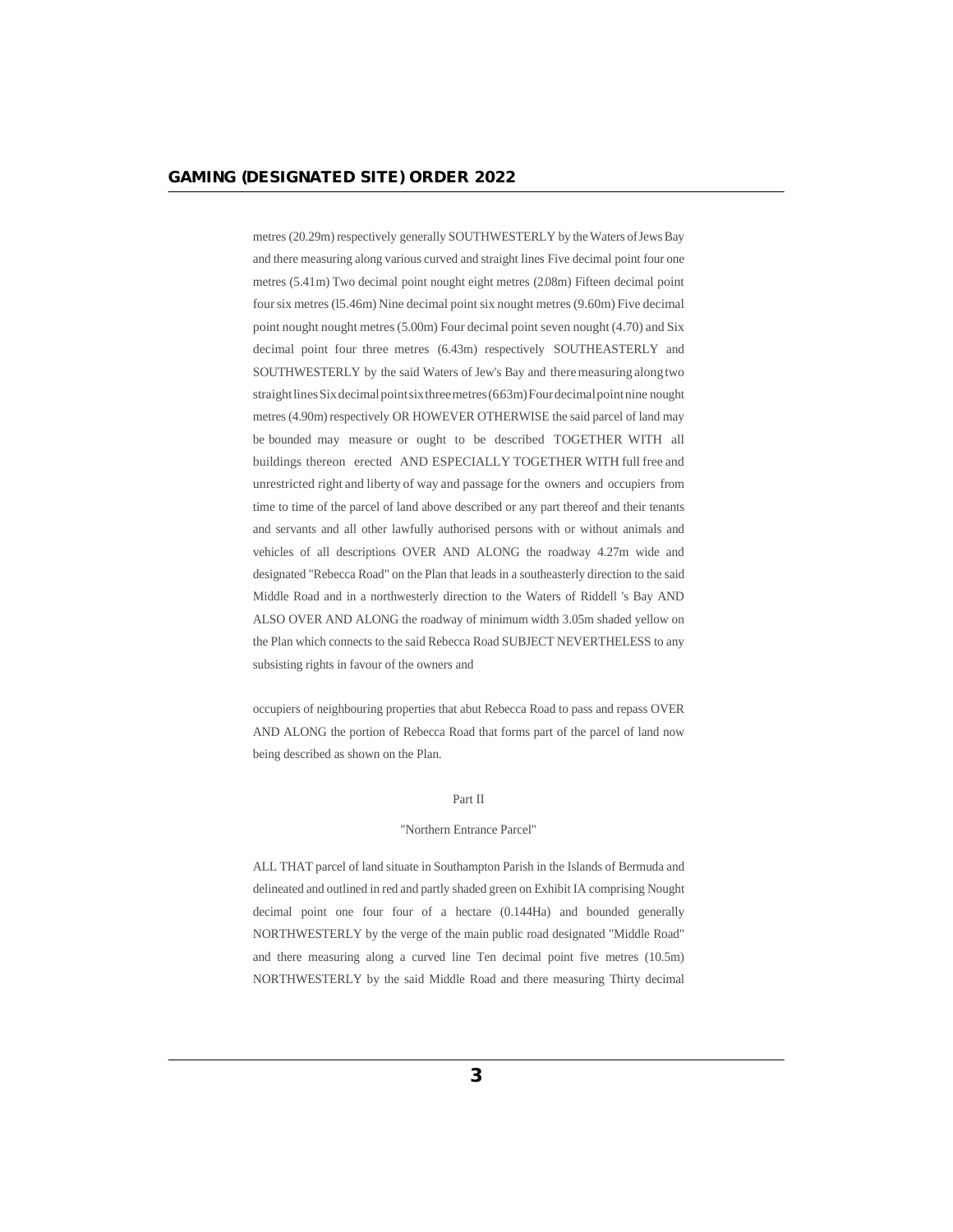point three metres (30.3m) and generally EASTERLY by land now or formerly in the possession of Manuel A Figueiredo and there measuring along a curved line Eleven decimal point four three metres (1l.43m) SOUTHEASTERLY and then generally NORTHEASTERLY by the land of the said Manuel A Figueiredo and there measuring along three straight lines Seven decimal point eight two metres (7.82m) Eleven decimal point two eight metres (1l.28m) and Nineteen decimal point nine one metres (19.91m) respectively SOUTHEASTERLY NORTHEASTERLY and again SOUTHEASTERLY by land now or formerly in the possession of The Bermuda Government as shown on the Plan and there measuring along three straight lines Three decimal point five one metres (3.51m) One decimal point eight three metres (l.83m) and Twenty-four decimal point six nine metres (24.69m) and SOUTHWESTERLY by land now or formerly in the possession of William Madeiros and there measuring Forty-two decimal point one metres (42. l m) OR

HOWEVER OTHERWISE the said parcel of land may be bounded may measure or ought to be described TOGETHER WITH any buildings thereon erected and any rights appurtenant thereto SUBJECT NEVERTHELESS to an easement in favour of The Bermuda Telephone Company Limited to lay and maintain conduits and pipes for the said company's business purposes along the strip of land lying along the Western boundary of the said parcel of land now being described and designated "easement for cables" on the Plan AND SUBJECT ALSO to full free and unrestricted right and liberty of way and passage for the owners and occupiers from time to time of the lot of land now or formerly in the possession of the said Manuel A Figueiredo AND ALSO for the owners and occupiers from time to time of the lot of land lying to the southeast of the land now being described to pass and repass with or without animals and vehicles of all descriptions OVER AND ALONG the roadway of minimum width 5.49m that traverses the lot of land now being described and leads to the said Middle Road.

#### Part Ill

#### "Main Hotel"

ALL THAT certain parcel of land situated in Southampton Parish and delineated and outlined in red and partly shaded green on the Plan comprising Thirty-two decimal point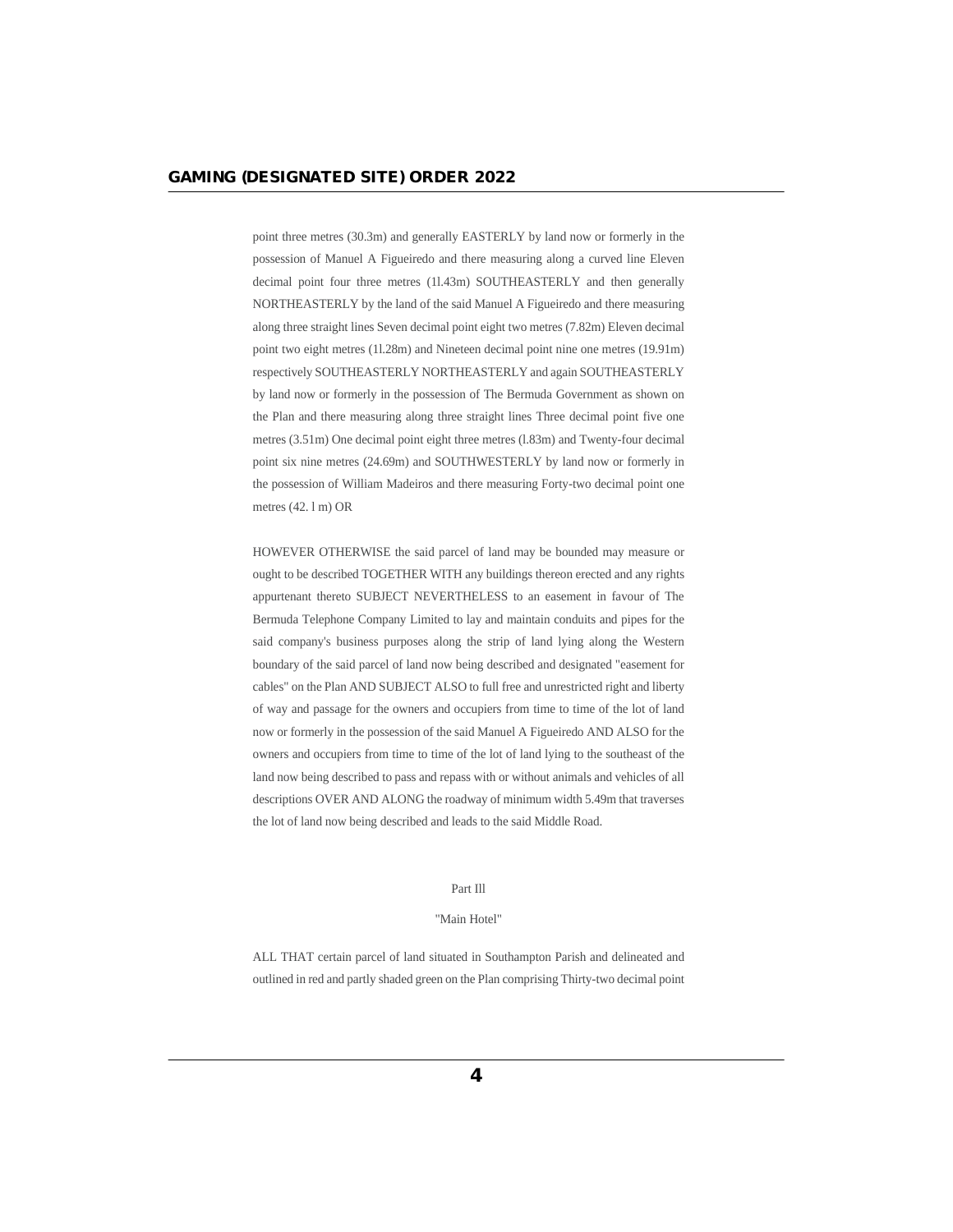six nine eight hectares (32.698 Ha) and bounded NORTHWESTERLY by land now or formerly in the possession of Donald Chadwick and there measuring Sixty decimal point eight six metres (60.86m) NORTHEASTERLY by the right of way 4.88m wide (the "4.88m Right of Way") shaded yellow on the Plan and there measuring Eighteen decimal point four five metres (18.45m) NORTHWESTERLY in part by the 4.88m Right of Way

in part by land now or formerly in the possession of Joseph E Wakefield and in part by land now or formerly in the possession of Pierre Rouja and there measuring along a single straight line One hundred and nine decimal point eight five metres (109.85m) WEST-NORTHWESTERLY and SOUTHEASTERLY by the land of the said Pierre Rouja and there measuring along two straight lines Fifty-four decimal point four three metres (54.43m) and Eighty-four decimal point five four metres (84.54m) respectively and SOUTHEASTERLY by land now or formerly in the possession of the said Joseph E Wakefield and there measuring along a straight line Fifty- one decimal point five nine metres (51.59m) SOUTHWESTERLY by the 4.88m Right of Way and there measuring Sixteen decimal point four six metres (16.46m) generally NORTHWESTERLY by the public road designated "Lighthouse Road" on the Plan and there measuring along a curved line Two hundred and seventy decimal point four five metres (270.45m) and again NORTHWESTERLY by land now or formerly in the possession of Thaddeus Ming and there measuring One decimal point five one metres (1.5m) NORTHEASTERLY by land now or formerly in the possession of Alex Swan and Leon E Simmons and there measuring Fifty-eight decimal point five eight metres (58.58m) NORTH-NORTHEASTERLY by the land of the said Alex Swan and Leon E Simmons and there measuring along a straight line Six decimal point eight nine metres (6.89m) generally NORTHWESTERLY by the said land of Alex Swan and Leon E Simmons and there measuring along three curved lines Fifty-two decimal point nine two metres (52.92m) Six decimal point one nought metres (6.10m) and Thirty-six decimal point eight four metres (36.84m) respectively NORTHEASTERLY by land now or formerly in the possession of Rolf Wittich and there measuring along a straight line Ten decimal point four one metres (10.41m) generally NORTHERLY by the land of the said Rolf Wittich and there measuring along a curved line Forty decimal point nine five metres (40.95m) generally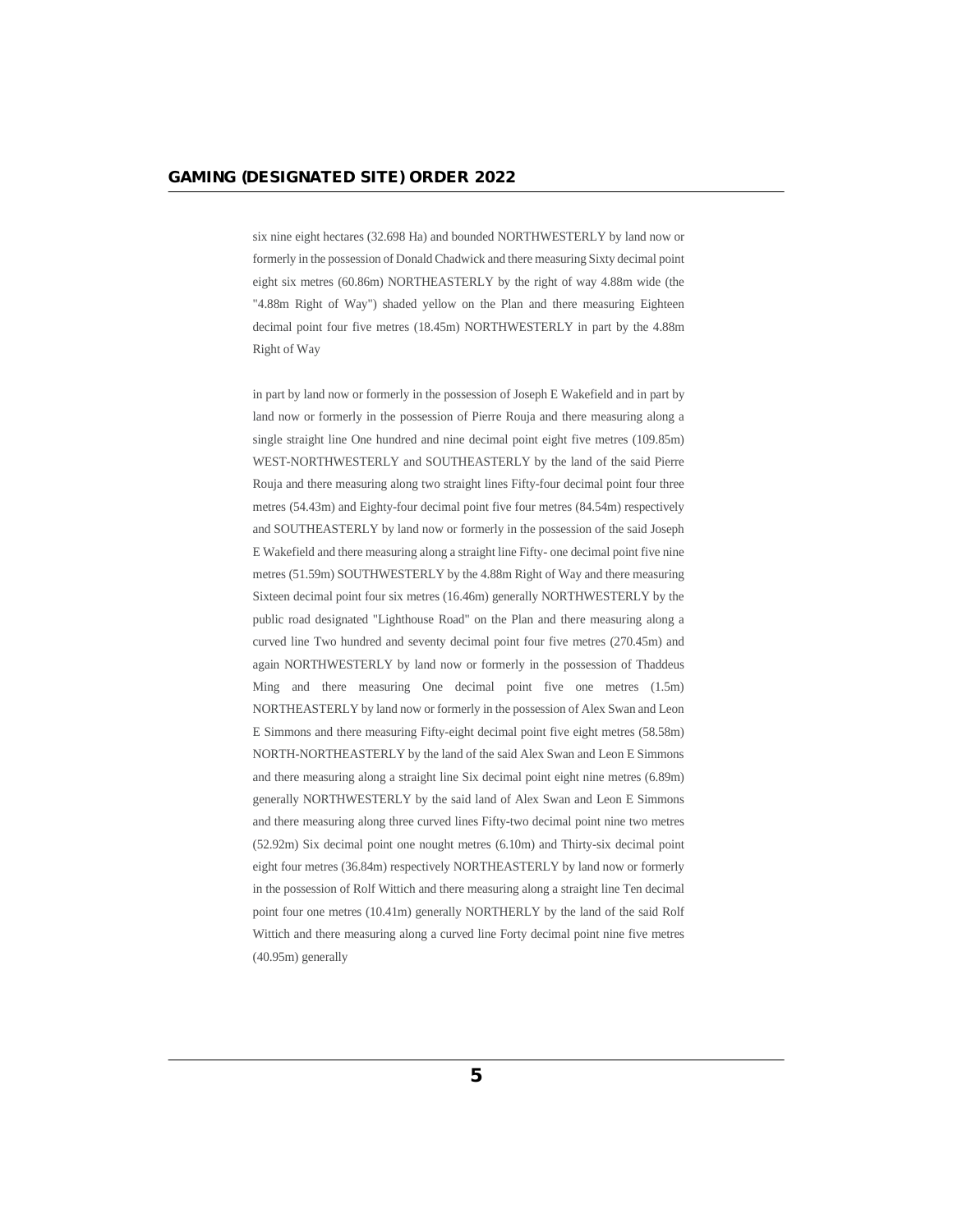NORTHEASTERLY by land now or formerly in the possession of the Estate of James C Irving and there measuring along a curved line One hundred and twenty-three decimal point nought two metres (123.02m) NORTHWESTERLY by the land now or formerly in the possession of the said Estate of James C Irving and there measuring Twenty decimal point three four metres (20.34m) and again NORTHWESTERLY by land now or formerly in the possession of George L Burch as shown on the Plan and there measuring Thirty-seven decimal point one nine metres (37.19m) SOUTHWESTERLY by the land of the said George L Burch and there measuring along a straight line Fiftyfive decimal point nought nine metres (55.09m) and again SOUTHWESTERLY by the roadway 4.88m metres wide and shaded yellow on the Plan and designated "Shawn Acres Road" ("Shawn Acres Road") and there measuring along a curved line Nineteen decimal point seven four metres (19.74m) and again SOUTHWESTERLY by the said Shawn Acres Road and there measuring along two straight lines Eighty-four decimal point nine seven metres (84.97m) and Thirty decimal point four eight metres (30.48m) respectively NORTH WESTERLY and SOUTHWESTERLY by land now or formerly in the possession of The Bennuda Telephone Company Limited and there measuring along two lines Thirty-six decimal point eight five metres (36.85m) and Fifty- three decimal point nine five metres (53.95m) respectively NORTH-NORTHWESTERLY NORTHEASTERLY and again NORTH-NORTHWESTERLY by land now or formerly in the possession of The Bermuda Government and there measuring along three straight lines Twenty-three decimal point three two metres (23.32m) Ten decimal point five two metres (10.52m) and Forty-eight decimal point four six metres (48.46m) respectively NORTHEASTERLY by land now or formerly in the possession of Edward DeMello and there measuring along two straight lines Two hundred and twenty decimal point eight three metres (220.83m) and Sixty-three decimal point one three metres (63.13m)

respectively NORTHWESTERLY in part by land of the said Edward DeMello and in part by land now or formerly in the possession of Daniel Augustus and there measuring along a single line Sixty-seven decimal point nought six metres (67.06m) SOUTHWESTERLY by land of the said Daniel Augustus and there measuring Eightysix decimal point eight seven metres (86.87m) NORTHWESTERLY in part by land now or lately in the possession of Lois Emery in part by land now or lately in the possession of DeRosa Francis and in part by land now or formerly in the possession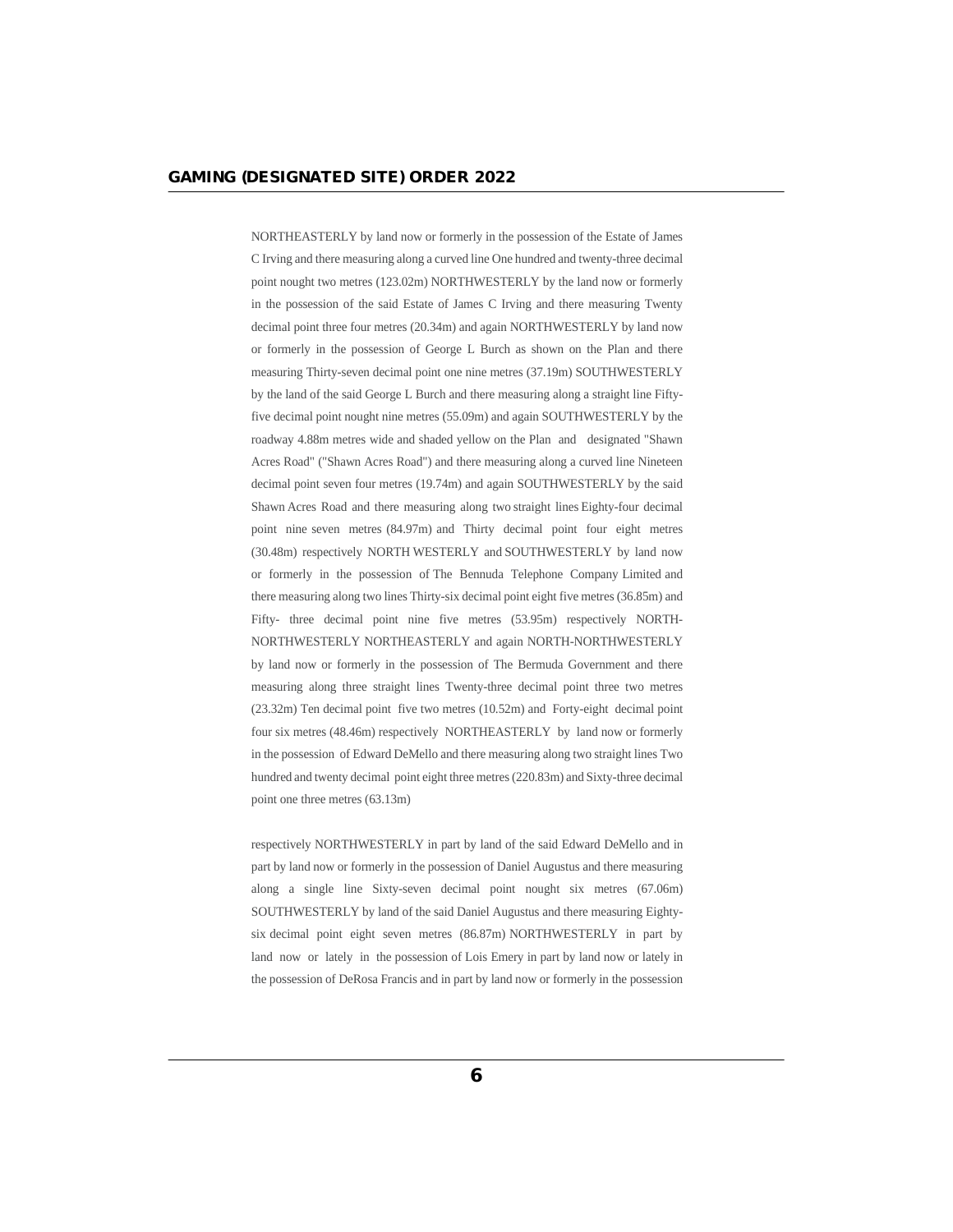of Charles Bean and there measuring along a single line Sixty-two decimal point one eight metres (62.18m) NORTHEASTERLY in part by land now or formerly in the possession of John Trott in part by land now or formerly in the possession of Brenda Raynor and in part by land now or lately in the possession of Nelson Simons and there measuring along a single line One hundred and thirteen decimal point three nine metres (l13.39m) NORTHWESTERLY in part by the land of the said Nelson Simons and in part by the land now or formerly in the possession of Arthur Douglas and in part by land now or lately in the possession of Alice Perinchief and there measuring along a single line Ninety-nine decimal point four one metres (99.41m) NORTHEASTERLY in part by land now or lately in the possession of Joan Astwood in part by land now or lately in possession of Raymond Astwood in part by land now or lately in the possession of Edmund Lightbourne in part by land now or lately in the possession of Edward Raynor in part by land now or lately in the possession of George Byron in part by land now or lately in the possession of Dennis Francis and in part by land now or lately in the possession of Verna Perinchief and there measuring along two straight lines One hundred and sixty decimal point four one metres (160.41m) and Twenty-nine decimal point eight nought metres (29.80m) respectively SOUTHEASTERLY by the lot of land designated lot "4" on the Plan and now or formerly in the possession of the said Alex Swan and Leon E Simmons and there measuring Fifty-three decimal point six two metres (53.62) generally

SOUTHEASTERLY by the said lot 4 and by the lots of land designated "5", "6" and "7" on the Plan which said lots are also now formerly in the possession of the said Alex Swan and Leon E Simmons and there measuring along several curved lines Thirty-four decimal point three five (34.35m) Sixty-seven decimal point seven four metres (67.74m) Twenty-three decimal point one nine metres (23.19m) Twenty-seven decimal point three four metres (27.34m) Twenty-five decimal point three nought metres (25.30m) and Fifteen decimal point three five metres (l5.35m) respectively NORTHEASTERLY by the said Lot 7 and there measuring along a straight line Twelve decimal point three six metres (12.36m) SOUTHEASTERLY by the main public road designated "South Road" and there measuring Seventeen decimal point one seven metres (17.17m) SOUTHWESTERLY SOUTHERLY and again SOUTHWESTERLY by the lot of land now or formerly in the possession of Lorenzo Caletti and there measuring along three straight lines Nineteen decimal point six four metres (19.64m) Seven decimal point eight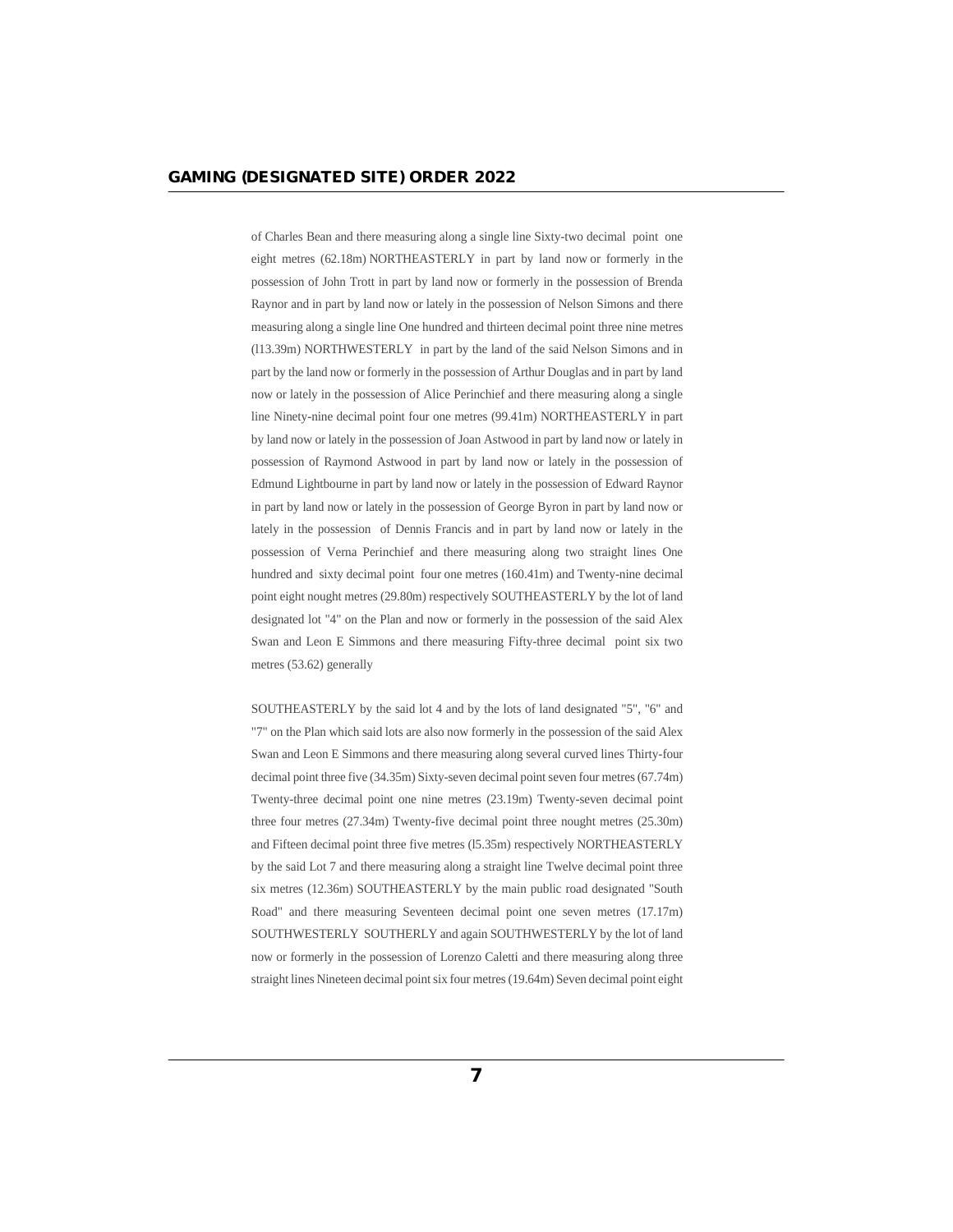six metres (7.86m) and Six decimal point one nought metres (6.10m) respectively generally SOUTHEASTERLY by the said land of Lorenzo Caletti and there measuring along a curved line Eighty-six decimal point seven nine metres (86.79m) NORTHEASTERLY by the land of the said Lorenzo Caletti and there measuring Seven decimal point nine nought metres (7.90m) SOUTHEASTERLY in part by the land of the said Lorenzo Caletti and in part by the lots of land designated "8a" and "9" on the Plan which said lots are now formerly in the possession of the said Alex Swan and Leon E Simmons and there measuring along various curved lines Twenty-seven decimal point four one metres (27.4lm) Twenty-seven decimal point three six metres (27.36m) Twenty-one decimal point six nought metres (21.60m) Thirty-three decimal point three six metres (33.36m) and Twelve decimal point seven one metres (12.7l m) respectively NORTHEASTERLY by the said Lot 9 and there measuring along a straight

line Thirty-three decimal point two one metres (33.21m) generally SOUTHEASTERLY by the said "South Road" and there measuring along five curved lines Thirty-seven decimal point eight seven metres (37.87m) Two hundred and fiftyone decimal point four metres (25l.4m) Twenty-one decimal point five three metres (2 1.53m) One hundred and seventy decimal point three seven metres (170.37m) and Five decimal point nought five metres (5.05) respectively SOUTHWESTERLY SOUTHWESTERLY by the lots of land designated "17" "11" and "12" on the Plan which said lots of land are now or formerly in the possession of the said Alex Swan and Leon E Simmons and there measuring along five curved lines Forty-two decimal point four nine metres (42.49m) Twenty-two decimal point one nought metres (22.10m) Thirty-four decimal point eight three metres (34.83m) Sixty-one decimal point four two metres (61.42m) and Twenty-four decimal point two three metres (24.23m) respectively SOUTH- SOUTHWESTERLY and SOUTHEASTERLY by the said Lot 12 and there measuring along two straight lines Fifty-three decimal point nought six metres (53.06m) and Nineteen decimal point three nought metres (19.30m) and SOUTHWESTERLY in part by land now or lately in the possession of Hubert Smith in part by land now or lately in the possession of Gary Mayeux and in part by the lot of land designated Number "1" on the Plan and there measuring along a single line Sixty-four decimal point two nine metres (64.29m) OR HOWEVER OTHERWISE the said parcel of land may be bounded may measure or ought to be described TOGETHER WITH all buildings thereon erected and all covenants benefiting the owners and occupiers from time to time of the said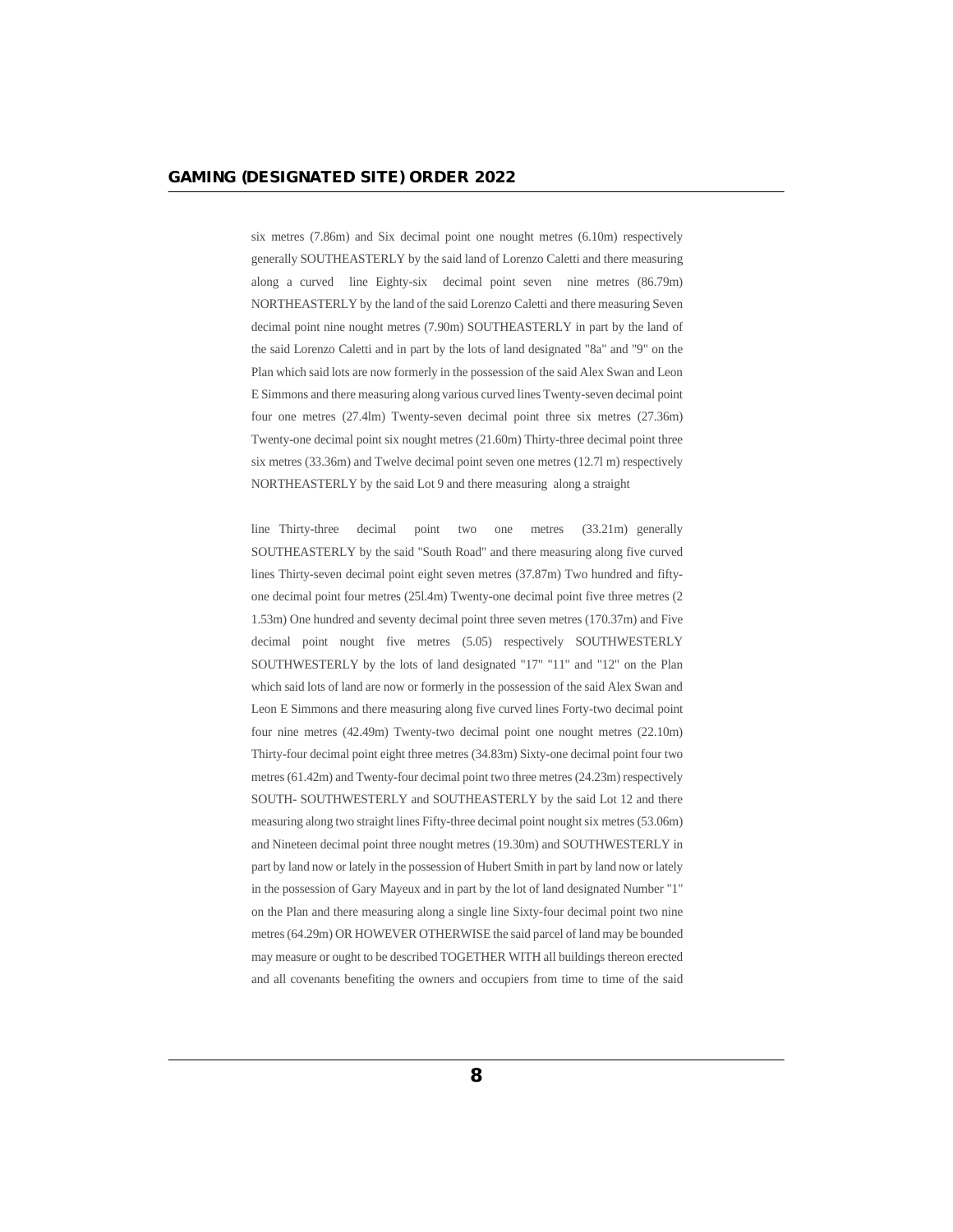parcel of land AND ESPECIALLY TOGETHER WITH full free and unrestricted right and liberty of way and passage for the owners and occupiers for the time being of the said parcel of land to pass and repass with or without animals and vehicles of all descriptions OVER AND ALONG the 4.88m Right of Way which leads in a generally Northeasterly direction to the main public road

designated "Lighthouse Road" and ALSO OVER AND ALONG Shawn Acres Road which leads in a general northwesterly direction from the lot of land now being described to the said Middle Road AND ALSO OVER AND ALONG the strip of land shaded yellow on the Plan that leads from the northernmost corner of the lot of land now being described in a northwesterly direction to the Northern Entrance Parcel SUBJECT NEVERTHELESS TO FULL FREE AND UNRESTRICTD right and liberty of way and passage for the owners and occupiers for the time being of the said parcel of land designated "# 13" on the Plan and every part thereof and their tenants and servants and all other persons lawfully going to and from the said #13 to pass and repass with or without animals and vehicles of all descriptions OVER AND ALONG the turnaround area shaded green on the Plan AND SUBJECT ALSO TO FULL FREE AND UNRESTRICTED right and liberty of way and passage for the said Pierre Rouja and the owners and occupiers for the time being of the parcel of land designated "#9" on the Plan to pass and repass with out without animals and vehicles of all descriptions OVER AND ALONG the roadway 4.88 wide and shaded green on the Plan AND SUBJECT ALSO TO FULL FREE AND UNRESTRICTED right and liberty of way and passage for the time being of the said Edward DeMello and the owners and occupiers for the lot of land now and formerly held by the said Edward DeMello to pass and repass with or without animals and vehicles of all descriptions OVER AND ALONG the roadway 4.27m wide shaded red on the plan prepared by Bermuda Caribbean bearing drawing number SV 15462/6B/7 ("the Easement Plan") which leads to and from the land now or formerly held by the Bermuda Government as shown on Plan 6B, AND SUBJECT ALSO TO FULL FREE AND UNRESTRICTED right and liberty of way and passage for the said Alex Swan and Leon Simmons and the owners and occupiers from time to time of the lot of land designated "16" on both the Plan and the Easement Plan to pass and repass with or without animals

and vehicles of all description OVER AND ALONG the portion of the roadway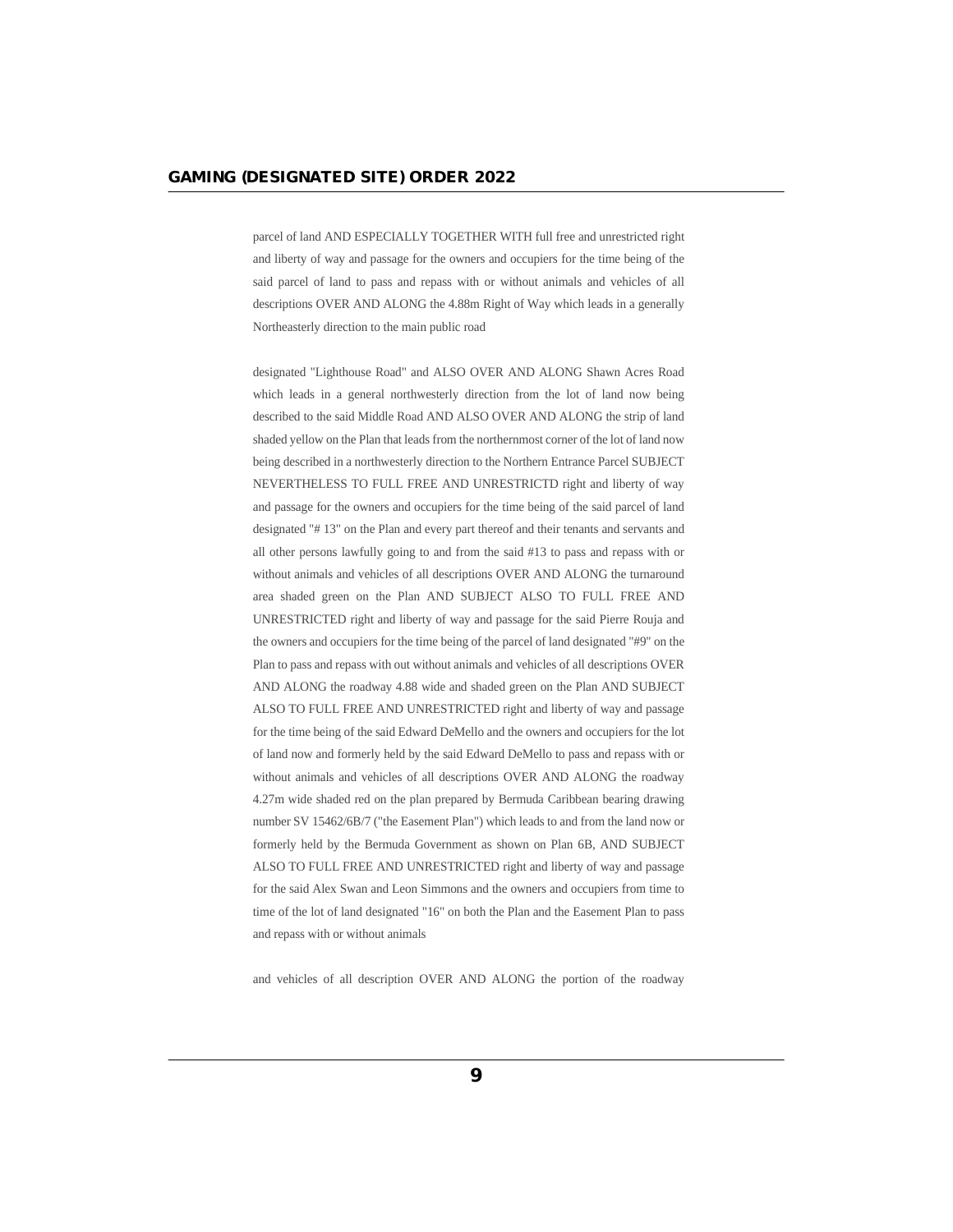designated "Harbour View Drive" shaded brown on the Easement Plan that leads to and from the said Lighthouse Road AND SUBJECT ALSO TO FULL FREE AND UNRESTRICTED right and liberty of way and passage for the said Alex Swan and Leon Simmons and the owners and occupiers from time to time of the lots of land designated "8a" and "9" on the Plan and the Easement Plan to pass and repass with or without animals and vehicles of all descriptions OVER AND ALONG the portion of the roadway 6.10m wide shaded grey on the Easement Plan that leads to and from the said South Road AND SUBJECT ALSO TO FULL FREE AND UNRESTRICTED right and liberty of way and passage for the said Alex Swan and Leon Simmons and the owners and occupiers from time to time of the said lots of land designated "4", "5'',"6" and "7" on the Plan and on the Easement Plan to pass and repass with or without animals and vehicles of all description OVER AND ALONG the portions of the roadway 6.10m wide shaded purple green and grey on the Easement Plan that leads to and from the said South Road AND SUBJECT ALSO TO FULL FREE AND UNRESTRICTED right and liberty of way and passage for the said Lorenzo Caletti and the owners and occupiers from time to time of the lot of land designated "8" on the Plan and on the Easement Plan the said Rolf Wittich and the owners and occupiers from time to time of the lot of land now or formerly held by Rolf Wittich as shown on the Easement Plan and for the said Estate of James C lrwing and the owners and occupiers from time to time of the lot of land now or formerly held by the Estate of James C Irwing as shown on the Plan and the Easement Plan to pass and repass with or without animals and vehicles of all description OVER AND ALONG the said Harbour View Drive including the portions thereof shaded brown yellow green and grey on the Easement Plan leading to the said South Road and to the said Lighthouse Road respectively.

#### Part IV

#### "Whaler Inn"

ALL THAT certain parcel of land delineated and outlined in red on the Plan comprising Four decimal point one nine four hectares (4.194Ha) and bounded generally NORTHWESTERLY by the said "South Road" and there measuring along three curved lines One hundred and thirty decimal point eight metres ( 130.8m) Nineteen decimal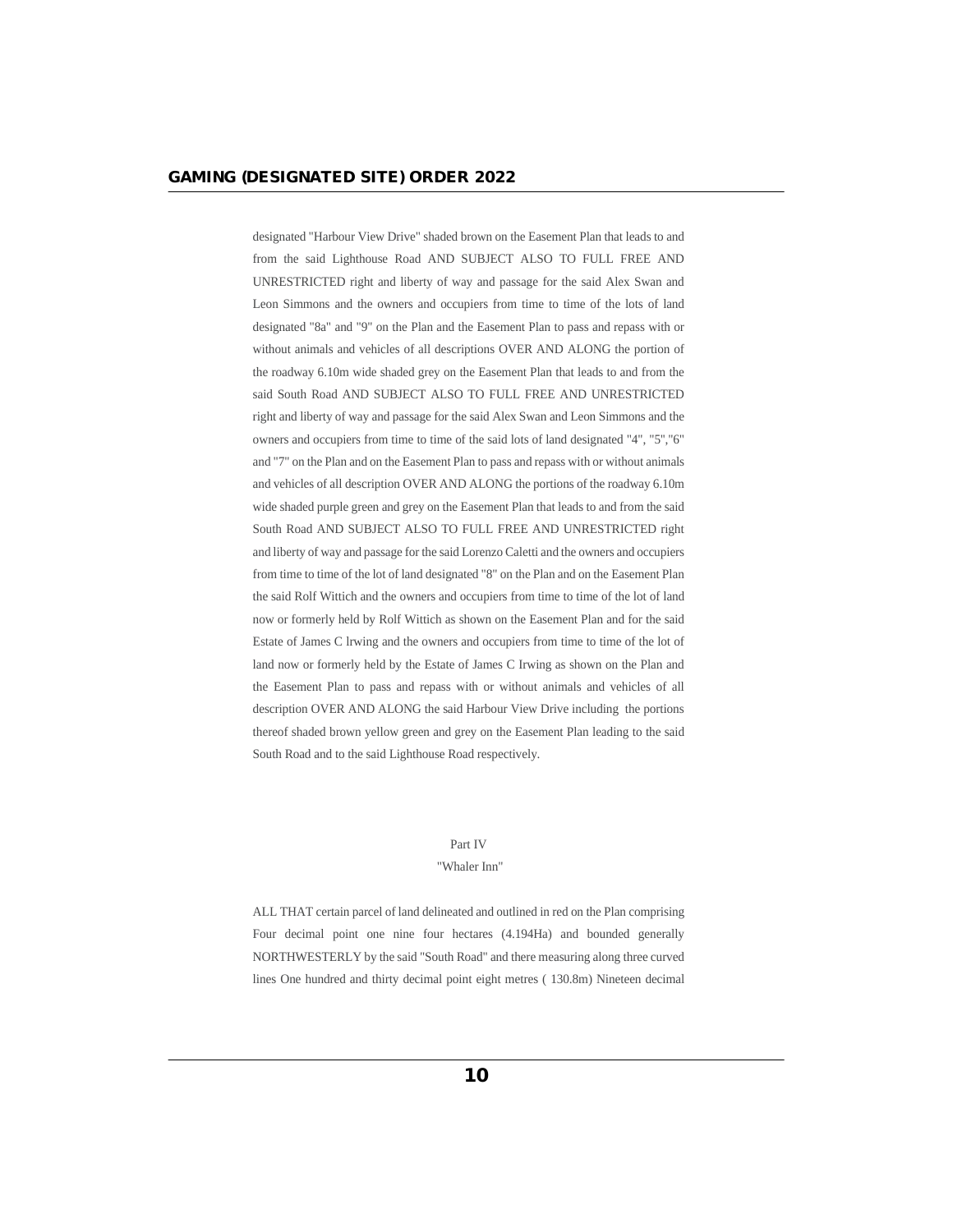point three eight metres (19.38m) and Three hundred and thirty-five decimal point two seven metres (335.27m) respectively NORTHEASTERLY by land now or formerly in the possession of The Bermuda Government and there measuring along a straight line Two hundred and twenty-one decimal point one two metres (22l.1 2m) generally SOUTHERLY in part by the Waters of the Atlantic Ocean in part by the Waters of East Whale Bay and SOUTHWESTERLY by land now or lately in the possession of Anna Titterton as shown on the Plan and there measuring Forty-seven decimal point eight five metres (47.85m) OR HOWEVER OTHERWISE the said parcel of land may be bounded may measure or ought to be described TOGETHER WITH all buildings thereon erected and all appurtenances thereto belonging.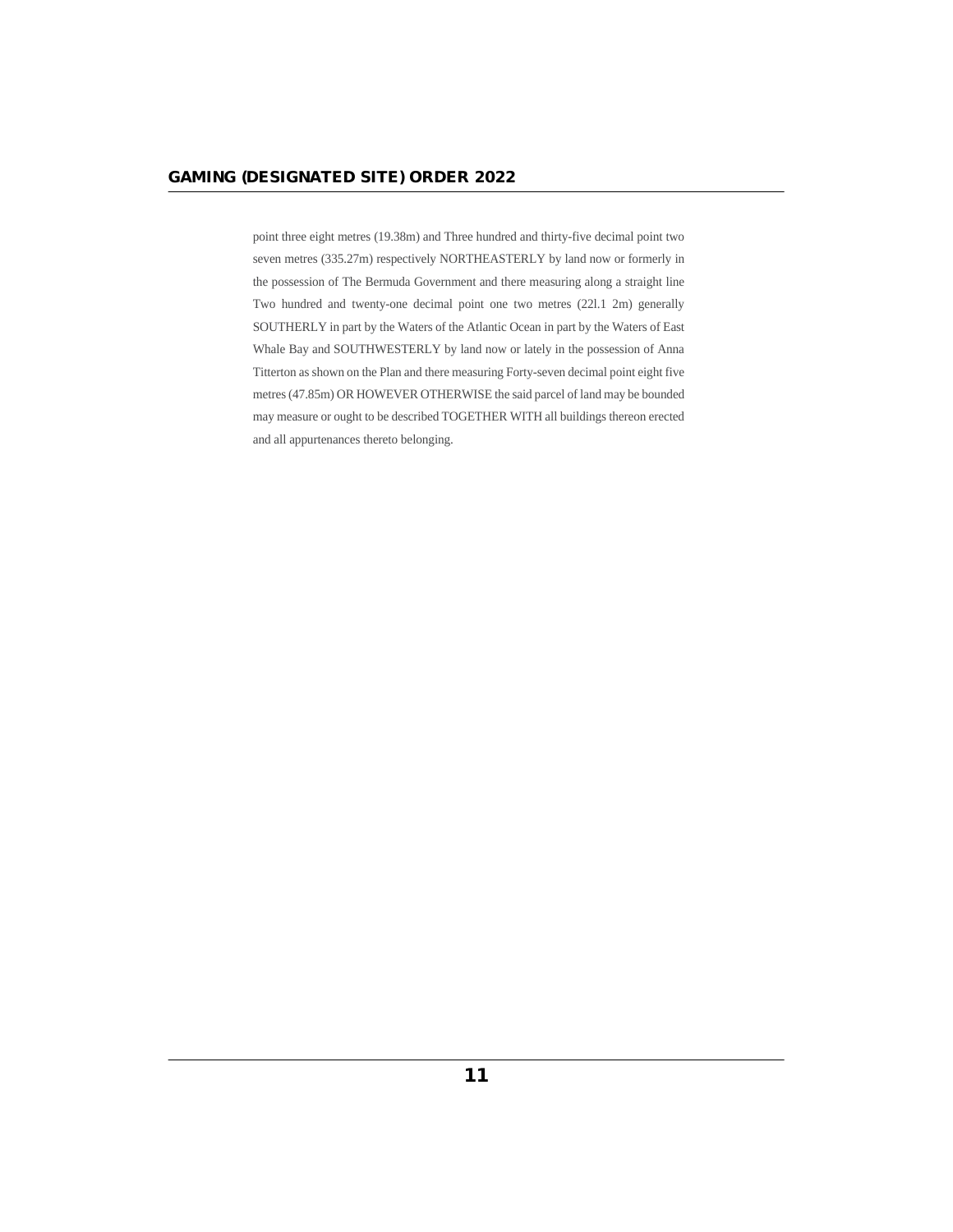# **SCHEDULE 2**

(Paragraph 2)

**PROPERTY PLAN**